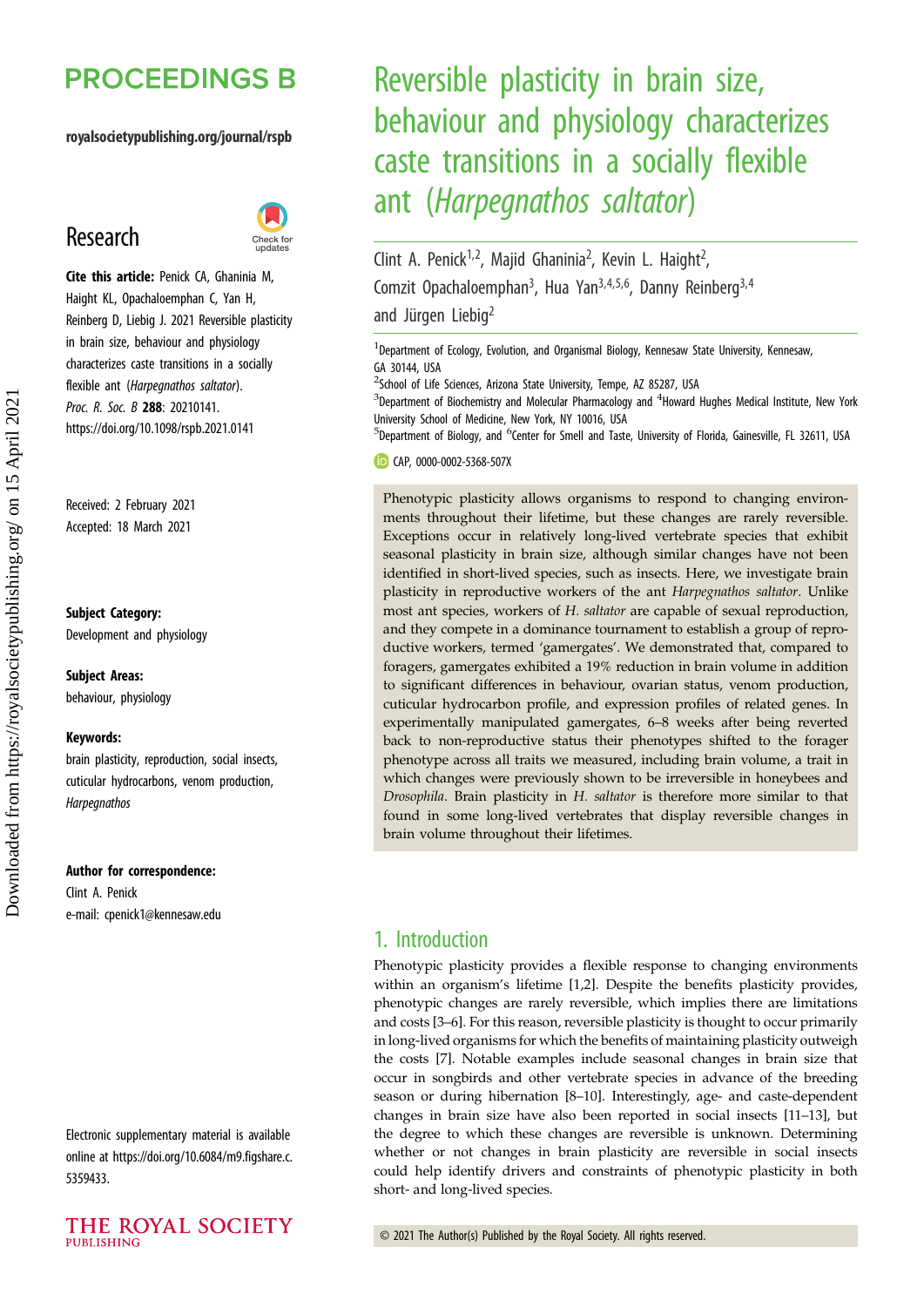In social insects, phenotypic plasticity underlies the development of distinct queen and worker castes [\[14,15](#page-7-0)]. Caste specialization in social insects has been compared to the epigenetic changes of cell differentiation and their reversibility or respective lack thereof [[16](#page-7-0),[17\]](#page-7-0). In highly eusocial species, reproductive castes emerge during the larval stage through the production of morphologically distinct queens and workers. Adult workers of some ant species, however, have re-evolved the ability to mate and reproduce [\[18](#page-7-0)]. These reproductively totipotent workers are called 'gamergates' [\[19](#page-7-0)], and they undergo an internal transformation that activates their ovaries and causes a cascade of associated physiological and anatomical changes [[20](#page-7-0)–[24\]](#page-7-0). While morphological specialization is irreversible in ant, bee, and wasp societies, the physiological and behavioural changes associated with the gamergate transition are not [\[25](#page-7-0)–[28](#page-7-0)]. The gamergate transition therefore provides a useful opportunity to investigate the reversibility of phenotypically plastic traits in insects.

Previous investigations of caste transitions in social insects have demonstrated a wide range of phenotypically plastic traits and some evidence of reversibility, though not changes in brain size. In honeybees, foragers can revert back to nurse workers and show subsequent changes in hormones [[26\]](#page-7-0), behaviour [\[26,29](#page-7-0)], learning [\[30](#page-7-0)], and immunocompetence [[31\]](#page-7-0), but they notably do not exhibit reversible changes in brain size [\[32](#page-7-0)]. Brain size increases as honeybee workers transition from nurses to foragers, but brain size is not reduced after foragers are reverted back to nurses. Similarly, research on Drosophila has shown that brain regions that were experimentally stunted during early adult life were unable to recover in mature adults [[33\]](#page-7-0). The majority of research on brain plasticity in insects has focused on unidirectional changes rather than reversibility [[34,35\]](#page-7-0).

The lack of reversibility in brain plasticity in insects contrasts with that found in vertebrates, though previous work has focused on the nurse–forager transition rather than the gamergate transition. In contrast with gamergates, foragers generally live for only a matter of weeks or months, and there may be little selective pressure for them to maintain brain plasticity. In the rare event that a forager does revert to nurse status, it seems unlikely that there would be a strong need to reduce brain size to that of a typical nurse worker, especially given that the same individual will likely return to forager status eventually. In contrast with the increase in brain size associated with the nurse–forager transition, gamergates exhibit a decrease in brain size compared to nonreproductive workers [\[12\]](#page-7-0). A decreased brain size is thought to allow reproductives to divert additional resources to egg production, as brain tissue is metabolically expensive to maintain [[36\]](#page-7-0). In the event that a gamergate reverts to nonreproductive status, re-expansion of specific brain regions, such as the optic and antennal lobes, may be required to perform foraging tasks.

We used the socially flexible ant, Harpegnathos saltator, to test whether gamergates were capable of reversible changes in brain size and correlated behavioural and physiological traits. Like other gamergate species, workers of  $H$ . saltator retain the ability to mate and lay fertilized eggs [[37,38\]](#page-7-0). Initially, colonies are founded by a morphologically distinct queen [\[39,40](#page-7-0)], but after queen senescence, workers compete to establish a reproductive hierarchy [[41](#page-7-0)]. Once a colony is socially stable, three main behavioural roles can be distinguished: gamergates, inside workers, and foragers. Gamergates exhibit a range of physiological changes [\[20](#page-7-0),[21](#page-7-0),[42\]](#page-7-0), including increased lifespan [[43\]](#page-7-0) and reduction in brain volume [\[12](#page-7-0)]. Workers that do not become gamergates progress through an age-based division of labour, whereby young workers perform in-nest tasks and shift to foraging after approximately 50 days of adult life [[44\]](#page-8-0), which is also associated with changes in behaviour and physiology [[20](#page-7-0),[21\]](#page-7-0). We experimentally reverted established gamergates to non-reproductive status to determine the extent towhich changes in brain size, as well as a suite of correlated behavioural and physiological traits, remained plastic. Based on our results, we discuss brain plasticity in H. saltator within the context of previous work on the reversibility or irreversibility of phenotypic change in insects and vertebrates.

## 2. Methods

#### (a) Study species and rearing conditions

Colonies of the Indian jumping ant, Harpegnathos saltator, were originally collected from Jog Falls in Karnataka State, India, and have been reared in the laboratory for more than 20 years. Colonies were maintained at 25°C and fed live crickets (Acheta domesticus and Gryllus assimilis) twice per week. Laboratory colonies were housed in plastic boxes (27 × 19 cm) with a plaster base that featured a preformed nest chamber  $(12 \times 15$  cm) covered by a clear glass plate. All areas of the nest were exposed to similar light levels over a 12 : 12 h light/dark cycle.

#### (b) Gamergate reversion

We experimentally induced gamergates to revert back to non-reproductive status to quantify changes in behaviour and physiology associated with this reversal. We identified two mature gamergates (estimated to be at least 1 year old) per colony based on well-established methods [[20](#page-7-0)–[22\]](#page-7-0), and each gamergate was marked on their thorax using an identifying code with Testors Pactra™ enamel (Rockford, Illinois, USA). For each gamergate pair, one individual was chosen at random and removed from her colony and placed in isolation for 3–4 weeks in a  $10 \times 10$  cm plastic box with a plaster base, while the second gamergate was left in place in her original colony. All isolated gamergates were observed laying eggs within 3 days of removal, which confirmed their previous status as gamergates. Isolated gamergates were provided pre-stung crickets (paralysed by workers from a separate nest) two times per week and were otherwise maintained under standard conditions.

We expected social isolation would reduce gamergate fertility status due to a lack of social interaction and care, and that they would revert to worker status when reintroduced to their former nests. To confirm this, we observed whether or not isolated gamergates were policed by their nest-mates within 24 h after they were returned to their former nests. Policing is a behaviour in which workers physically bite and hold individuals in a colony that display a fertility signal intermediate between a non-reproductive worker and an established gamergate [[45,46](#page-8-0)]. Worker policing is thought to activate stress pathways that induce a physiological cascade to revert reproductives to worker status [\[21\]](#page-7-0). In total, we isolated gamergates from 30 colonies, but not all measurements were performed on every colony (sample sizes and colonies used for comparison are reported in electronic supplementary material, table S1).

#### (c) Behavioural trait measurements

We observed the behaviour of reverted and control gamergates during the 8 weeks after isolated gamergates were returned to their nests to determine the extent to which reverted gamergates displayed non-reproductive worker-like behaviour. First, we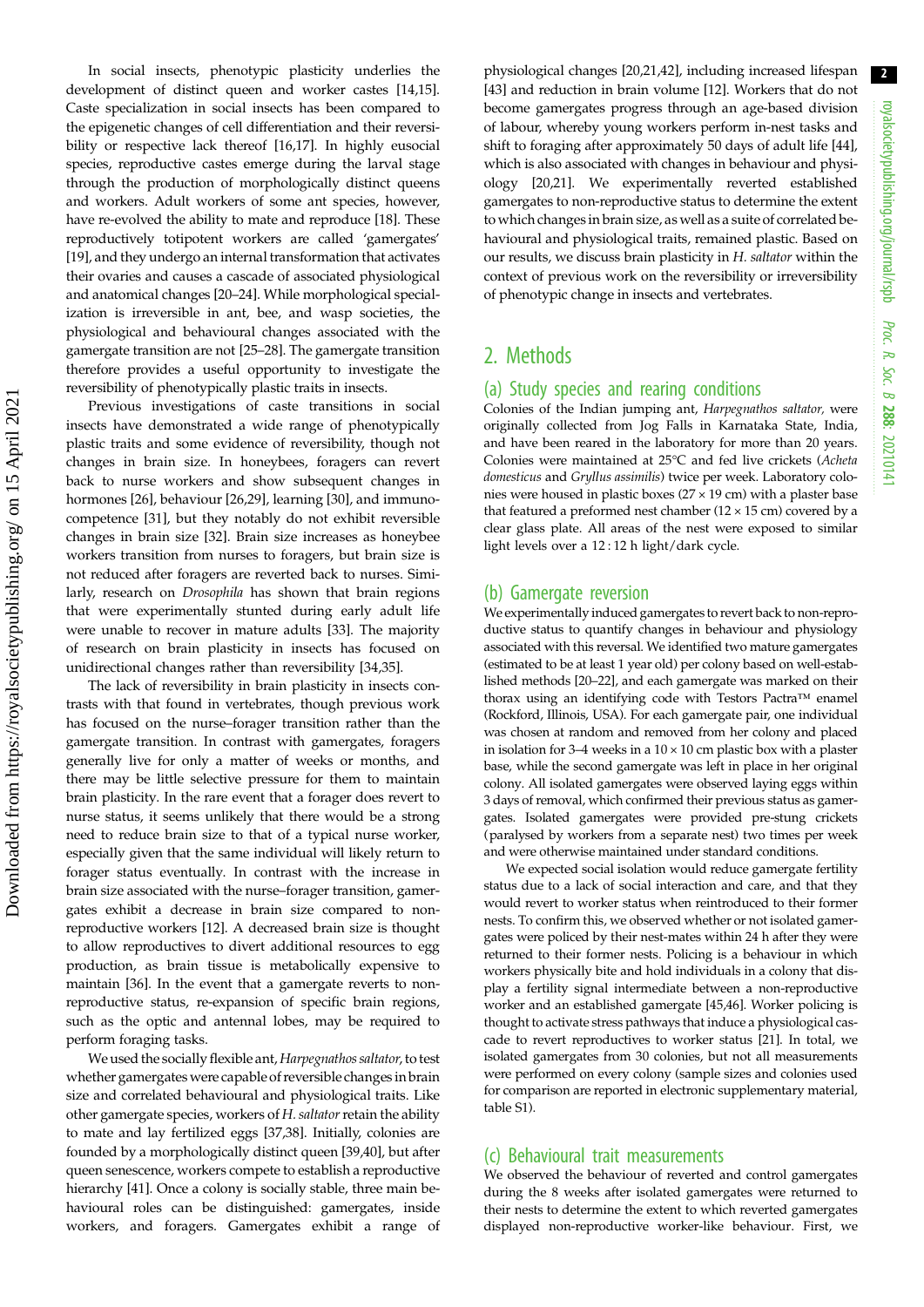<span id="page-2-0"></span>noted the position of reverted and control gamergates as either inside the nest or outside in the foraging chamber using scan sampling conducted every 2 days on average until the individuals were removed for sampling (ranging from 42 to 55 days). Second, we tested whether or not reverted and control gamergates would engage in hunting behaviour when provided with a live cricket 2–6 weeks after reintroduction. We placed isolated reverted and control gamergates in  $10 \times 10$  cm boxes with a single cricket (approx. 6 mm in length) and recorded whether or not the cricket had been stung and paralysed after 1 h. Finally, we tested whether reverted and control gamergates displayed defensive behaviour when provoked. Non-reproductive workers display defensive behaviour towards nest intruders, while gamergates generally display a 'flight response' when confronted by intruders [[21](#page-7-0)]. We tested the defensive behaviour of reverted and control gamergates 2–6 weeks after their reintroduction by placing them in a  $19 \times 13$  cm test arena and clicking forceps 2–5 mm in front of their heads. Ants were allowed to acclimate to the arena for 2 min before testing, and once a trial began, we recorded whether or not individuals displayed 'mandible gaping' and/or 'biting with an attempt to sting' over 2 min. All trials were performed blind so that experimenters did not know whether the test individual was a reverted or control gamergate.

#### (d) Physiological trait measurements

We sacrificed reverted and control gamergates 6–8 weeks after isolated gamergates were reintroduced to their colonies, and we analysed their cuticular hydrocarbon (CHC) profiles, ovarian development, venom content, brain size, and gene expression of two candidate genes in the fat body associated with reproduction in H. saltator (vitellogenin [Vg] and elongase of very long fatty acid [ELOV]). We sampled inside workers and foragers at the same time for comparison. Individuals were incapacitated on ice, and their head, thorax, and gaster were dissected for subsequent analyses. Each colony in our study contributed a single ant for each role sampled.

CHCs were extracted from the thorax in 200 µl hexane (Sigma-Aldrich, St. Louis, MO) for 10 min. Extracts were dried to 3–5 µl using  $N_2$  gas, and 1 µl of this solution was injected by autosampler into an Agilent 6890 N gas-chromatograph (GC) (Agilent, Santa Clara, CA, USA) coupled with an Agilent 5975 mass selective detector operated in the electron impact ionization mode (detailed methods in electronic supplementary material). For each individual, the relative peak area of 13,23-dimethylheptatriacontane, a fertility-related hydrocarbon, was calculated as the quotient of its peak area over the average area of the five largest other CHC peaks in the chromatogram.

Individual gasters were dissected in 95% ethanol under a Leica MZ125 microscope to determine ovarian activity and venom sac volume. The number of yolky oocytes in the ovaries was counted as a measure of ovarian activity. The venom sac was removed and digitally photographed against a 1 mm grid for later volume measurements using ImageJ software (v. 1.44, 2010). The long and short axes of venom sacs were measured and their volumes calculated as per Haight [\[44\]](#page-8-0).

#### (e) Brain imaging and volume calculations

Brains were imaged using confocal microscopy, and volume measurements were based on digital reconstructions. Heads were imaged under a microscope in dorsal view as per Haight [\[44\]](#page-8-0) using ImageJ software. For visualization using confocal microscopy, we followed established protocol for staining insect brains [\[47](#page-8-0)]. Briefly, freshly decapitated heads were soaked in a fixative at 4°C overnight. The brains were then dissected and cleared by washing three times in phosphate-buffered saline solution with Tween™ (PBS-T). Brains were stained by incubating overnight at 4°C in a diluted (1 : 10 from an original



royalsocietypublishing.org/journal/rspb

royalsocietypublishing.org/journal/rspb

3

Proc. R. Soc. $\sigma$ 

288: 20210141

Figure 1. Changes in behaviour. (a) Proportion of observations (median, 25– 75%, and non-outlier range) when control and reverted gamergates were in the foraging arena outside the nest. (b) Proportion of control and reverted gamergates that stung and subdued a cricket, (c) opened their mandibles when provoked with forceps, and (d) bit and stung forceps when provoked. Asterisks indicate significant differences ( $p < 0.001$ ). (Online version in colour.)

concentration of  $5 \mu g$  ml<sup>-1</sup>) monoclonal antibody nc82 (DSHB, Iowa City, IA). Brain dissections and preparation were randomized so that workers of different roles were processed in a random order to remove any potential bias (detailed methods in electronic supplementary material).

Confocal images were obtained using a Leica TCS SP5 confocal laser scanning microscope (Leica, Bensheim, Germany) with a Leica HC PLAPO 10×/0.40 CS objective. Confocal image stacks of 14 ants from each role (control gamergate, reverted gamergate, inside worker, and forager worker) were analysed and compared. To overcome the limited field of view and to reduce inaccuracy due to dissection damage, we scanned only one hemisphere of each specimen, choosing the one with minimal or no damage. For volumetry, we measured one optic lobe, one antennal lobe, and the remaining portion of the brain hemisphere (henceforth 'central brain' [[48](#page-8-0)]), which included the mushroom bodies, lateral horns, and half of the central complex. We used AMIRA (v. 4.1.1, TGS, San Diego, CA, USA) software for three-dimensional reconstruction. The image files for each ant were given a file code so the measurer would be blind to the role of the individual brains during reconstruction and measurement. We doubled all brain volume measurements in the analyses and figures to represent the total brain volume rather than the volume of a single-brain hemisphere.

## (f) RNA extraction and quantitative reverse transcription PCR

Fat body tissue was dissected from the gasters of 10 individuals from each role under ice-cold  $1 \times$  PBS. Total RNA was purified, reverse transcribed to complementary DNA (cDNA), and mRNA expression levels were quantified using the Startagene M x3000P qPCR system. Specific quantitative primer pairs for vitellogenin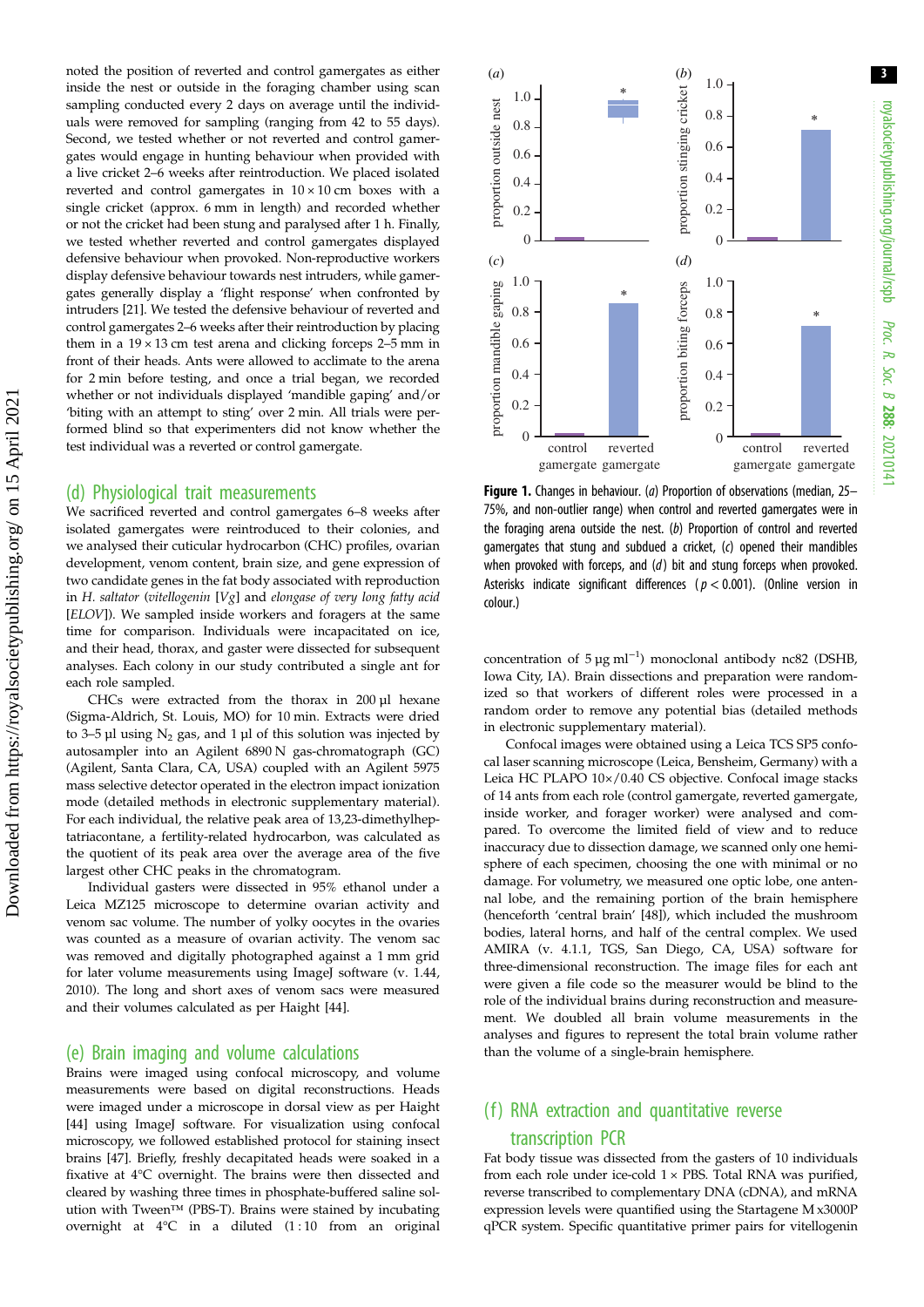<span id="page-3-0"></span>

Figure 2. Cuticular hydrocarbon profiles. (a) Example cuticular hydrocarbon profiles of a control gamergate, reverted gamergate, inside worker, and forager (shaded area indicates the reproductive-associated compound 13,23-dimethylheptatriacontane). Non-reproductive workers and reverted gamergates exhibit intracolonial profile variation typical in this species [\[22\]](#page-7-0). (b) Relative proportion of 13,23-dimethylheptatriacontane present in the cuticular profiles of all roles (median, 25–75%, and non-outlier range). Letters indicate significant differences between roles ( $p < 0.0001$ ; electronic supplementary material, table S3). (Online version in colour.)



Figure 3. Changes in internal anatomy. (a) Number of yolky oocytes present in the ovaries and (b) venom sac volume of control gamergates, reverted gamergates, inside workers, and foragers (median, 25–75%, and non-outlier range). Letters indicate significant differences between roles ( $p < 0.05$ ; electronic supplementary material, table S3). (Online version in colour.)

(Vg), elongation of very long-chain fatty acids protein AAEL008004 isoform X2 (ELOV), and glyceraldehyde 3-phosphate dehydrogenase (GAPDH) genes were used (electronic supplementary material, table S2). RNA levels of GAPDH, a housekeeping gene that is often stably and constitutively expressed at high levels in most tissues and cells, were used as a normalization control (detailed methods in electronic supplementary material).

#### (g) Statistical analyses

All analyses were performed using R v. 3.6.0 [\[49\]](#page-8-0). We used an exact binomial test to test whether reverted gamergates were observed outside the nest more frequently than control gamergates, and we used Fisher's exact tests to test whether reverted and control gamergates differed with respect to hunting and defence behaviour. To test for differences among roles with respect to physiological traits and gene expression, we used generalized linear mixed models (GLMMs) using the packages 'lme4' [\[50\]](#page-8-0), 'lmerTest' [\[51\]](#page-8-0), and 'car' [[52](#page-8-0)]. We specified worker role as the fixed effect and source colony as a random effect in all models (the full GLMM for yolky oocyte comparisons did not converge, so we reverted to a simpler generalized linear model without colony included as a random effect). We used a Gaussian distribution with an identity link function to compare the relative peak area of 13,23-dimethylheptatriacontane among roles, a Poisson distribution with a log link function to compare the number of yolk oocytes among roles and a Gamma distribution with a log link function for comparing head width cubed, venom sac volume, brain volumes, and  $Vg$  and  $ELOV$ expression among roles. To check whether our GLMMs met model assumptions, we created Q-Q plots of residuals to check for linearity. Significant tests were followed with Tukey tests for multiple comparisons using the package 'multcomp' [\[53\]](#page-8-0).

Head width cubed, a measure that scales directly with body size as measured by mg dry weight in H. saltator [\[44\]](#page-8-0), significantly differed among roles (electronic supplementary material, figure S1). As a result, we size standardized volumetric data by multiplication with a standardization factor calculated as the average ant size (mg dry weight approximated by head width cubed) divided by the size of each ant in question. Results did not qualitatively differ when using size standardized or non-standardized values.

## 3. Results

#### (a) Behavioural changes

All gamergates that were returned to their colonies after 3–4 weeks of isolation were observed being policed by their nest-mates within 24 h, an indication they had lost their gamergate status. 1–8 weeks after reintroduction, reverted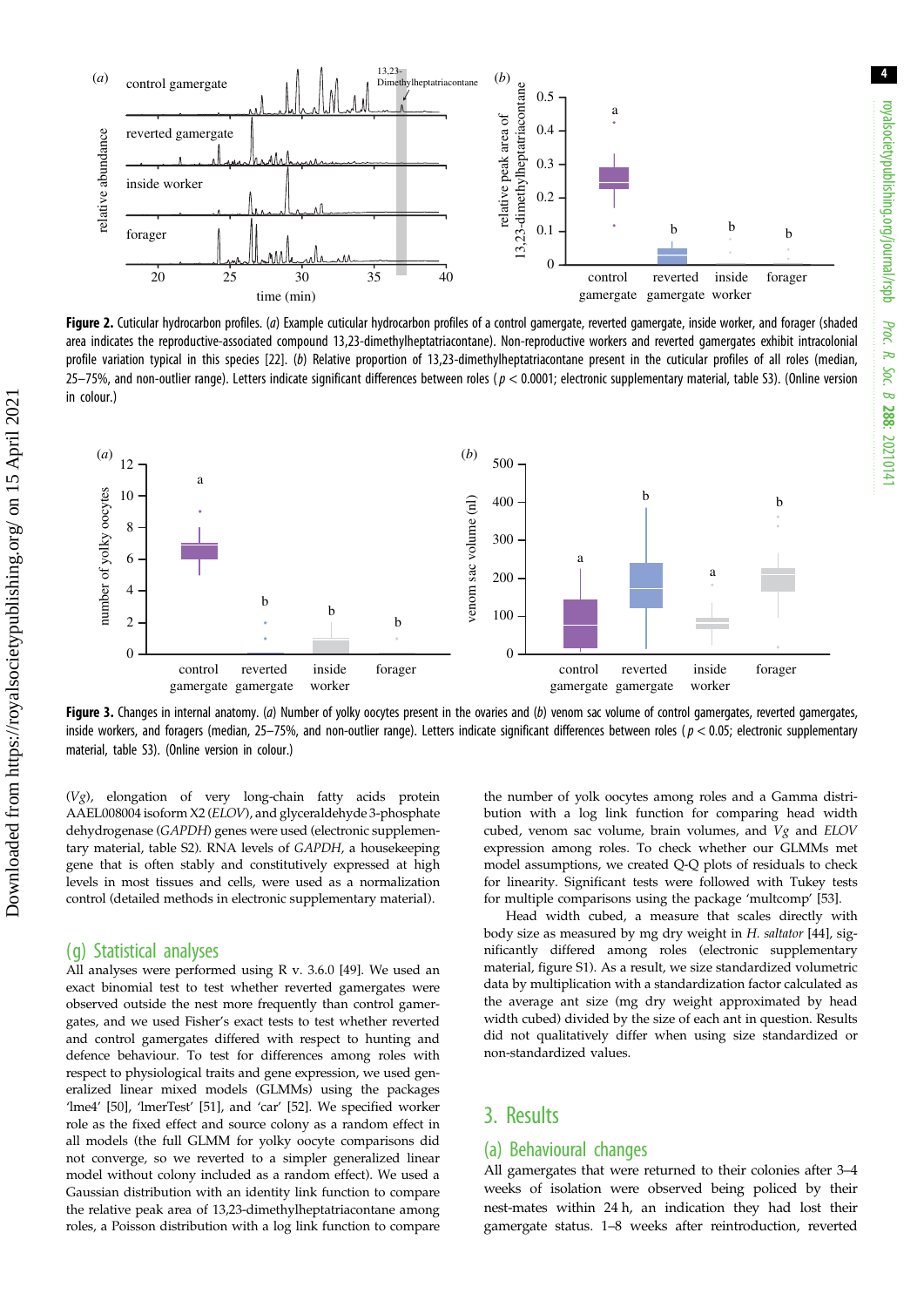<span id="page-4-0"></span>

Figure 4. Changes in brain volume. (a) Total brain volume of control gamergates, reverted gamergates, inside workers, and foragers 6-8 weeks after reintroduction. (b) Brain regions (OL, optic lobes; AL, antennal lobes; and CB, central brain) shown on two-dimensional section of scanned H. saltator brain; (c) central brain, (d) optic lobe, and (e) antennal lobe volume of control gamergates, reverted gamergates, inside workers, and foragers (median, 25–75%, and non-outlier range). Letters indicate significant differences between roles ( $p < 0.05$ ; electronic supplementary material, table S3). (Online version in colour.)



Figure 5. Gene expression changes. (a) Vitellogenin (Va) and (b) Elongase (ELOV) expression relative to GAPDH of control gamergates, reverted gamergates, inside workers, and foragers (median, 25–75%, and non-outlier range). Letters indicate significant differences between roles ( $p < 0.0001$ ; electronic supplementary material, table S3). (Online version in colour.)

gamergates were observed in the foraging arena during 93% of observations, while control gamergates were always observed inside the nest chamber (Exact binomial test,  $N = 14$ ,  $p =$ 0.0001; [figure 1](#page-2-0)a). With respect to hunting behaviour, reverted gamergates subdued crickets in 71% of trials, while control gamergates subdued no crickets (Fisher's exact test,  $N = 14$ ,  $p = 0.0002$ ; [figure 1](#page-2-0)b). Likewise, 86% of reverted gamergates displayed mandible gaping, and 71% bit and stung forceps when provoked, while control gamergates displayed no defensive behaviours (Fisher's exact test; mandible gaping,  $N = 14$ ,  $p <$ 0.0001; biting,  $N = 14$ ,  $p = 0.0002$ ; figure  $1c/d$ ).

#### (b) Cuticular hydrocarbon profiles

Gamergates display a unique CHC signature in H. saltator [\[22](#page-7-0)], but this signature changed in reverted gamergates to a more non-reproductive worker-like profile [\(figure 2](#page-3-0)a). The relative peak area of 13,23-dimethylheptatriacontane, a compound associated with reproductive status in H. saltator [[22](#page-7-0)], was more than eightfold higher in control gamergates than in reverted gamergates, inside workers, and foragers, which did not differ from one another (GLMM,  $N = 52$ , d.f. = 3,  $\chi^2$  = 320.36, p < 0.0001; electronic supplementary material, table S3 and [figure 2](#page-3-0)b).

#### (c) Ovarian development and venom production

In line with predictions, control gamergates had the highest number of yolky oocytes per individual (median: 6.8 oocytes), while the majority of individuals from all other roles had fewer than one oocyte per individual (GLMM,  $N = 74$ , d.f. = 3,  $\chi^2 = 262$ ,  $p < 0.0001$ ; [figure 3](#page-3-0)*a*, electronic supplementary material, table S3 and figure S2). Venom sac volume was 2–3 times higher in foragers compared with control gamergates and inside workers, and venom sac volume did not significantly differ between foragers and reverted gamergates (GLMM,  $N = 74$ , d.f. = 3,  $\chi^2 = 31.09$ ,  $p < 0.0001$ ; electronic supplementary material, table S3 and [figure 3](#page-3-0)b).

#### (d) Changes in brain size

Previous work in H. saltator found that gamergate brains were 26% smaller than the brains of non-reproductive workers [[12\]](#page-7-0). Likewise, we found that total brain volume of control gamergates was 19% smaller than forager brains, while reverted gamergate brains were larger and roughly equal in size to forager brains (GLMM,  $N = 56$ , d.f. = 3,  $\chi^2 = 18.29$ ,  $p = 0.0004$ ; electronic supplementary material, table S3 and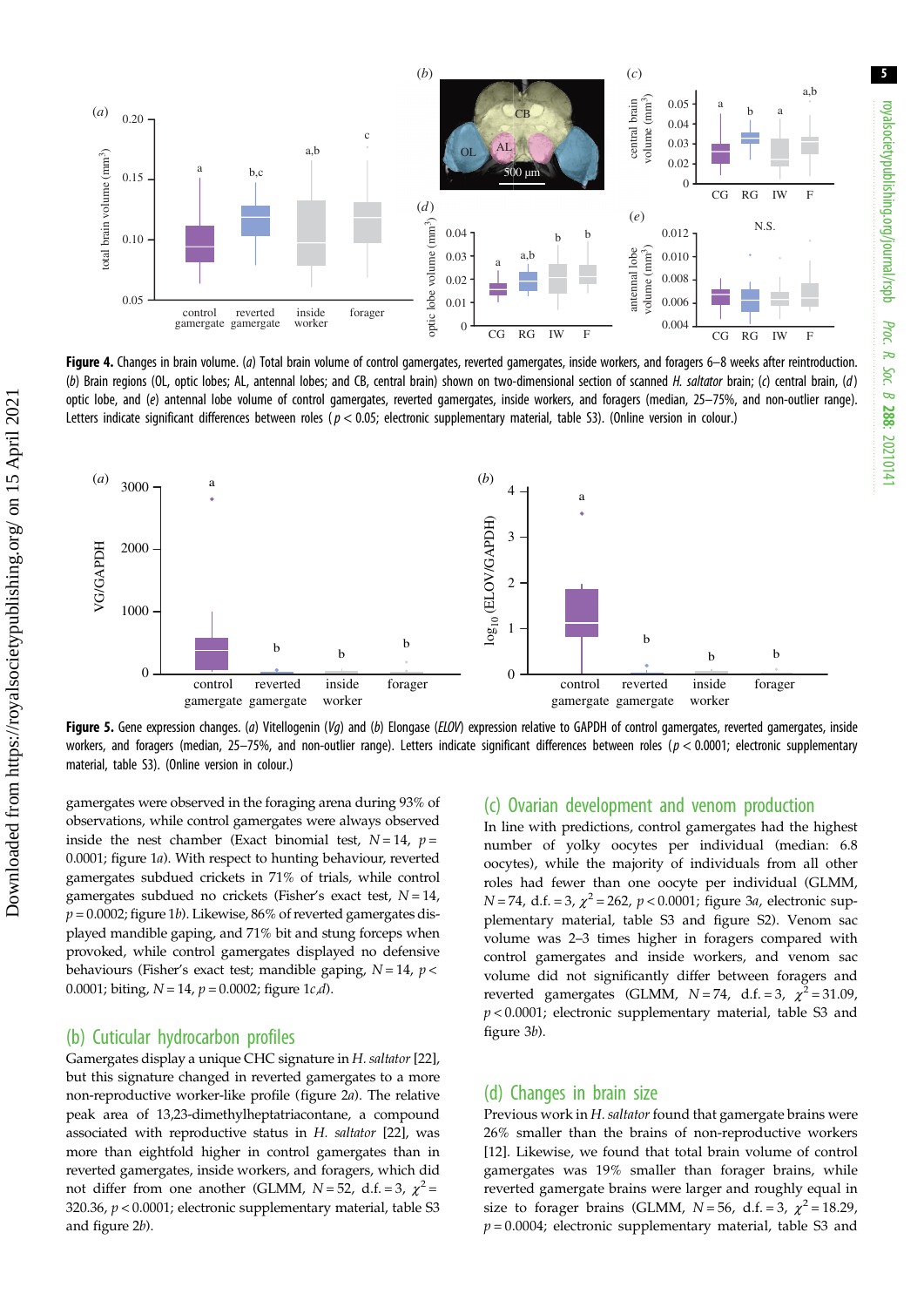[figure 4](#page-4-0)a). Central brain volume (including mushroom bodies) of control gamergates was also 15% smaller than forager brains and 20% smaller than the central brain volume of reverted gamergates (GLMM,  $N = 56$ , d.f. = 3,  $\chi^2$  = 18.28, p = 0.0002; electronic supplementary material, table S3 and [figure 4](#page-4-0)c). Optic lobe volume was largest in foragers and inside workers, lowest in control gamergates, and intermediate in reverted gamergates (GLMM,  $N = 56$ , d.f. = 3,  $\chi^2$  = 18.73,  $p = 0.0003$ ; electronic supplementary material, table S3 and [figure 4](#page-4-0)d). Antennal lobe volume did not differ among roles (GLMM,  $N = 56$ , d.f. = 3,  $\chi^2 = 3.87$ ,  $p = 0.28$ ; [figure 4](#page-4-0)e).

#### (e) Gene expression changes

Expression levels of two candidate genes in the abdominal fat body varied among roles and matched related physiological changes ([figure 5](#page-4-0)). Expression levels of *vitellogenin*  $(Vg)$ were significantly elevated in control gamergates compared with all non-reproductive roles (GLMM,  $N = 40$ , d.f. = 3,  $\chi^2$  = 87.22, p < 0.0001; electronic supplementary material, table S3 and [figure 5](#page-4-0)a). Expression of ELOV was also significantly higher in control gamergates compared to all nonreproductive workers (GLMM,  $N = 40$ , d.f. = 3,  $\chi^2 = 131.15$ ,  $p < 0.0001$ ; electronic supplementary material, table S3 and [figure 5](#page-4-0)b).

### 4. Discussion

Workers of Harpegnathos saltator exhibited reversible changes in brain size similar to that found in relatively long-lived vertebrate species. Changes in brain volume observed in vertebrates generally track seasonal reproductive cycles and are triggered by reproductive hormone cascades [[9](#page-7-0)]. Likewise, brain changes in H. saltator also track the reproductive status and are associated with changes in reproductive hormone levels [\[20,21](#page-7-0)] and the expression of key regulatory genes [\[42](#page-7-0)]. Changes in the vertebrate brain include the seasonal addition of new neurons [\[54](#page-8-0)], which we did not specifically measure here, but changes in total and region-specific brain volumes are comparable.

Task or experience-dependent plasticity of brain compartments has been demonstrated in various insects, including honeybees, ants, paper wasps, and moths (e.g. [\[11,34,](#page-7-0)[55](#page-8-0)–[57](#page-8-0)]). In H. saltator, gamergate brains were 19% smaller than the brains of foragers on average, which is in line with predictions that brain size should be reduced to divert metabolic resources to reproduction [[12,13\]](#page-7-0). Even compared to comparatively younger inside workers, gamergate optic lobes were 24% smaller, suggesting they may not simply retain the brain size of young nurse workers, but most likely experience region-specific brain volume reduction. When gamergates of H. saltator were reverted back to non-reproductive status, their brains re-expanded and matched that of forager brains. Foraging requires the ability to orient towards the nest and to attack and retrieve live prey items, all of which requires higher cognitive processing. The observed reduction in central brain volume of gamergates and the subsequent expansion in reverted gamergates suggest it is used for the more demanding cognitive abilities of foraging [[58\]](#page-8-0). Changes in the central brain of H. saltator, which includes the mushroom body, are consistent with results from other social insects [[59\]](#page-8-0). In carpenter ants, foragers that perform cognitively demanding tasks exhibit an increase of more than 50% of mushroom body neuropile volume [\[11\]](#page-7-0) and a similar pattern is found in the mushroom body of honeybees [[60\]](#page-8-0).

The pattern of size differences in the optic lobe of H. saltator suggests a programmed rather than experience-dependent change in brain volume. Gamergates displayed significantly smaller optic lobes than inside workers and foragers, both of which had equally large optic lobes. Gamergates were still exposed to light and thereby received visual stimulation from their nest-mates in our laboratory settings, so sensory deprivation is an unlikely cause for the size differences we observed. Given that gamergates do not rely on optic information under natural conditions, a reproduction-dependent size reduction seems most likely. The intermediate optic lobe size of reverted gamergates relative to gamergates and nonreproductive workers suggests a presumably slower reversion speed of the optic lobe compared to the central brain. However, the size reductions of the optic lobes and of the central brain compared to reverted gamergates both suggest this brain size reduction is an energy-saving mechanism as proposed previously [[12,13\]](#page-7-0).

The reversibility of changes in brain size in H. saltator contrasts with results in the honeybee and in Drosophila. Brain size in honeybees increases as nurse workers transition to foragers, but when foragers are reverted to nurse status, they do not show a decrease in brain volume [\[32](#page-7-0)]. Honeybee foragers in the study by Fahrbach et al. [[32\]](#page-7-0) were only reverted back to nurses for 5 days, while gamergates in the present study were reverted for 6–8 weeks, which may explain why brain changes were observed in our study but not in previous studies on honeybees. In addition, honeybee foragers typically only live for a matter of weeks, and there is no biological 'reason' for why they should fully revert to nurse status—in a colony of 50 000 bees, foragers can easily be replaced by new workers. By contrast, H. saltator colonies are small (usually less than 100 individuals), and each worker represents a more valuable resource in terms of their relative contribution to colony productivity. Studies in Drosophila have looked at region-specific changes in brain size associated with adult age, and while the medulla of the optic lobe in D. melanogaster increases in size with age, sensory deprived medullae do not increase in size and this lack of growth seems to be irreversible later in life [\[33](#page-7-0)]. This difference in brain plasticity corroborates differences in the plasticity of the antennal lobe between ants and Drosophila. When the odorant receptor co-receptor (orco) was knocked out in ants, the antennal lobes showed a significant reduction in two ant species [[61](#page-8-0),[62\]](#page-8-0). A similar morphological change was not present in Drosophila when orco was knocked out, which suggests a hardwired mode of olfactory glomeruli formation in the Drosophila antennal lobe [[63](#page-8-0)] and potentially major differences in brain development between Drosophila and ants.

Along with reversion in brain size, we found behavioural and physiological reversions that include the ovarian activity, venom production, CHC profile, and expression of associated genes [\(figure 6](#page-6-0)). Combined changes in physiological traits and underlying gene expression levels demonstrate that the changes we observed in reverted gamergates were not random, but instead matched a clearly defined worker phenotype. If we had observed a mix of different physiological changes that were inconsistent with the worker phenotype, then we might have expected these changes to be driven by isolation stress alone. The effects of chronic stress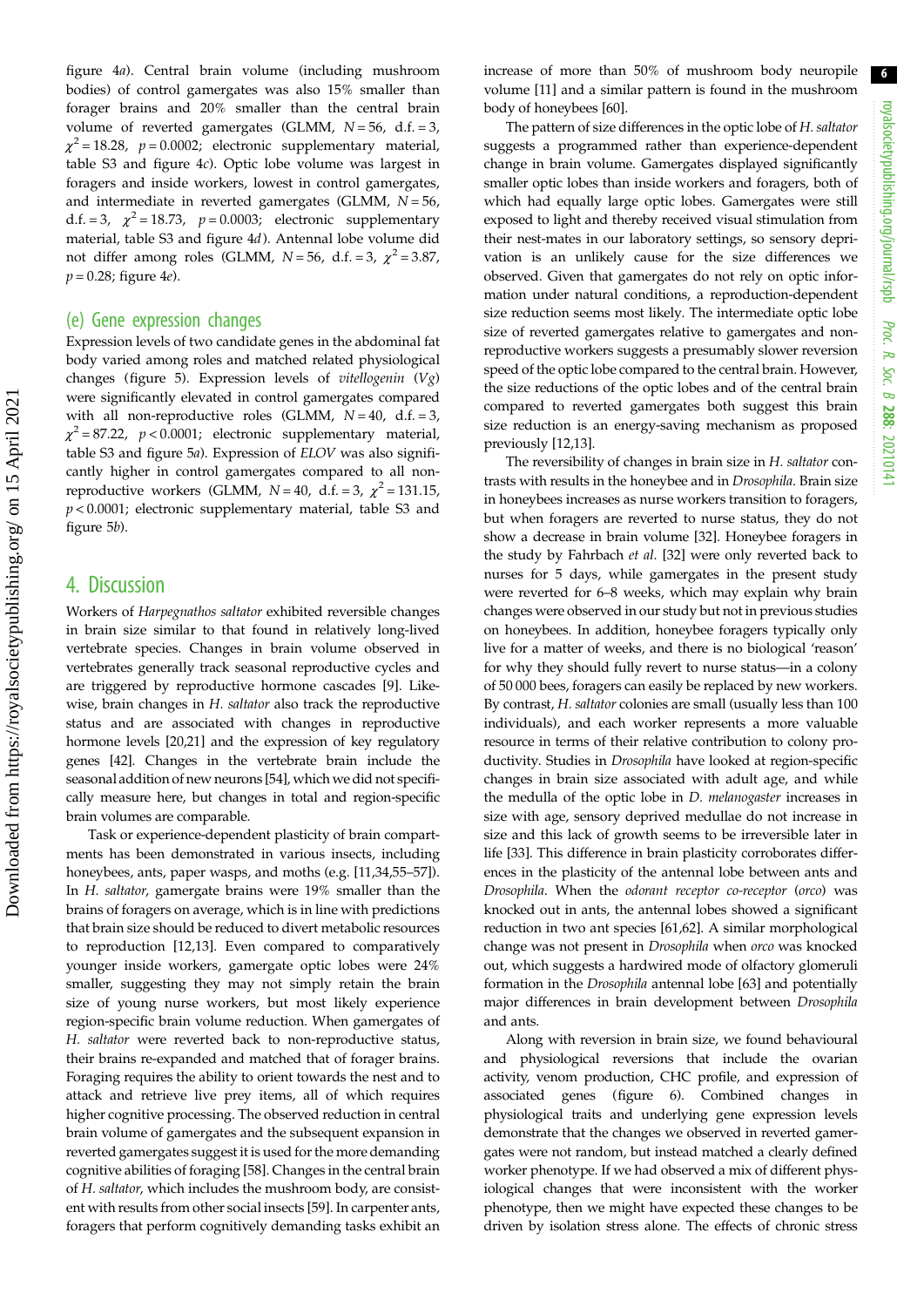<span id="page-6-0"></span>

Figure 6. Correlated plasticity in brain, behaviour, and physiology between reproductive and non-reproductive workers. (Online version in colour.)

are generally expected to increase the allostatic load and result in decreases in body mass and brain function [\[64](#page-8-0)], yet contrary to this prediction, we observed increases in brain size and venom production in reverted gamergates. Likewise, changes in gene expression of ELOV, which is involved in fatty acid elongation, and Vg, the vitellogenin egg yolk precursor, were consistent with downstream physiological responses of CHC profiles and ovarian activity.

The observed reversibility in phenotypic plasticity in H. saltator gamergates that transition back to non-reproductive workers is present despite the rarity of such events. Naturally, queens and gamergates reproduce until senescence and do not substantially contribute to foraging after the loss of status. Thus, there would appear to be little selective pressure to keep reproductive specialization reversible. However, reversibility of phenotypic plasticity could be maintained to allow workers the return to forager status after they have lost a reproductive tournament. Dominance tournaments last up to 40 days in H. saltator, and initially up to half the workforce of a colony may compete [\[41](#page-7-0)]. Physiological changes begin shortly after tournaments are initiated [\[21,42](#page-7-0)], and reversibility may allow workers to return to forager status without suffering long-term effects associated with the early transition period to reproductive status. Among social insects, lower termites offer another rare example of reversible plasticity, in which individuals develop regressively from nymphal instars to 'worker' instars that lack wing buds [\[65\]](#page-8-0). The precise reason why regressive moults occur in lower termites is not understood, but it does have parallels to reversible plasticity in H. saltator. In both H. saltator and lower termites, reversible plasticity allows individuals to retain flexibility in shifting between non-reproductive and reproductive pathways.

Data accessibility. Data and R analysis are available from the Dryad Digital Repository:<https://doi.org/10.5061/dryad.tx95x69x0> [\[66](#page-8-0)].

Authors' contributions. C.A.P., M.G., K.L.H., H.R., D.R., and J.L. conceived the project. C.A.P., M.G., K.L.H., C.O., and H.Y. carried out behavioural experiments and physiological measurements. C.A.P., K.L.H., and J.L. analysed the data. All authors contributed substantially to manuscript drafts.

Competing interests. We declare we have no competing interests.

Funding. This work was supported by a Howard Hughes Medical Institute Collaborative Innovation Award (CIA; #2009005, HCIA #2009005).

Acknowledgements. All brain imaging was conducted at the W.M. Keck Bioimaging Laboratory housed in the School of Life Sciences at Arizona State University. We thank Page Baluch for assistance with confocal microscopy as well as Carsten Duch and Brian Smith for providing access to AMIRA software for three-dimensional brain reconstructions. In addition, we thank Kaustubh Gokhale for help with behavioural observations as well as Wulfila Gronenberg, Giacomo Mancini, and Claude Desplan for helpful input on methodology.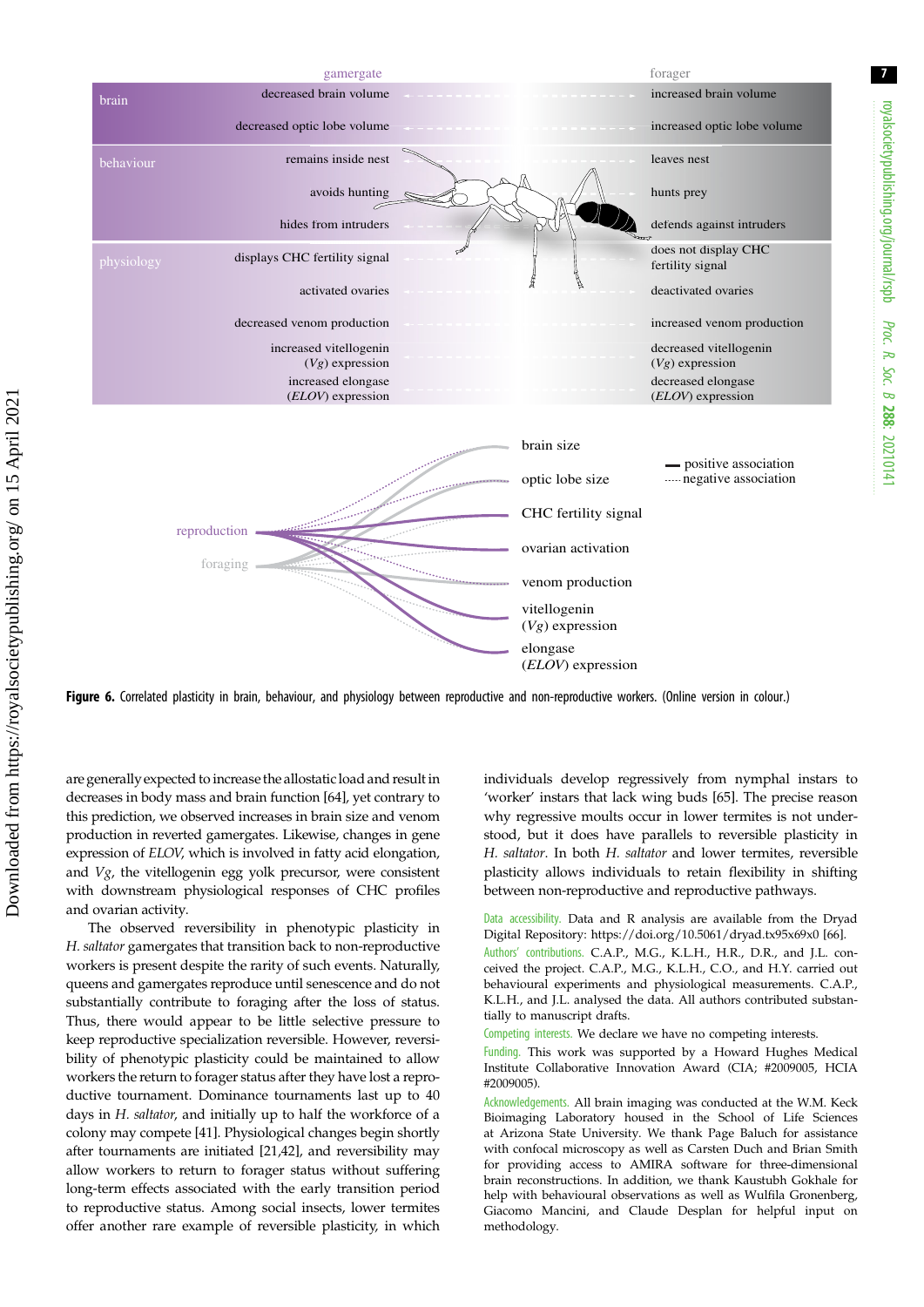## <span id="page-7-0"></span>**References**

- 1. West-Eberhard MJ. 1989 Phenotypic plasticity and the origins of diversity. Annu. Rev. Ecol. Syst. 20, 249–278. ([doi:10.1146/annurev.es.20.110189.](http://dx.doi.org/10.1146/annurev.es.20.110189.001341) [001341](http://dx.doi.org/10.1146/annurev.es.20.110189.001341))
- 2. Agrawal AA. 2001 Phenotypic plasticity in the interactions and evolution of species. Science 294, 321–326. ([doi:10.1126/science.1060701\)](http://dx.doi.org/10.1126/science.1060701)
- 3. DeWitt TJ, Sih A, Wilson DS. 1998 Costs and limits of phenotypic plasticity. Trends Ecol. Evol. 13, 77–81. [\(doi:10.1016/S0169-5347\(97\)01274-3](http://dx.doi.org/10.1016/S0169-5347(97)01274-3))
- 4. Snell-Rood EC, Van Dyken JD, Cruickshank T, Wade MJ, Moczek AP. 2010 Toward a population genetic framework of developmental evolution: the costs, limits, and consequences of phenotypic plasticity. Bioessays 32, 71–81. [\(doi:10.1002/bies.200900132\)](http://dx.doi.org/10.1002/bies.200900132)
- 5. Murren CJ et al. 2015 Constraints on the evolution of phenotypic plasticity: limits and costs of phenotype and plasticity. Heredity 115, 293–301. [\(doi:10.1038/hdy.2015.8](http://dx.doi.org/10.1038/hdy.2015.8))
- 6. Auld JR, Agrawal AA, Relyea RA. 2010 Re-evaluating the costs and limits of adaptive phenotypic plasticity. Proc. R. Soc. B 277, 503–511. ([doi:10.](http://dx.doi.org/10.1098/rspb.2009.1355) [1098/rspb.2009.1355](http://dx.doi.org/10.1098/rspb.2009.1355))
- 7. Ratikainen II, Kokko H. 2019 The coevolution of lifespan and reversible plasticity. Nat. Commun. 10, 1–7. [\(doi:10.1038/s41467-019-08502-9\)](http://dx.doi.org/10.1038/s41467-019-08502-9)
- 8. Nottebohm F. 1981 A brain for all seasons: cyclical anatomical changes in song control nuclei of the canary brain. Science 214, 1368–1370. ([doi:10.](http://dx.doi.org/10.1126/science.7313697) [1126/science.7313697\)](http://dx.doi.org/10.1126/science.7313697)
- 9. Tramontin AD, Brenowitz EA. 2000 Seasonal plasticity in the adult brain. Trends Neurosci. 23, 251–258. ([doi:10.1016/S0166-2236\(00\)01558-7\)](http://dx.doi.org/10.1016/S0166-2236(00)01558-7)
- 10. Magariños AM, McEwen BS, Saboureau M, Pevet P. 2006 Rapid and reversible changes in intrahippocampal connectivity during the course of hibernation in European hamsters. Proc. Natl Acad. Sci. USA 103, 18 775-18 780. [\(doi:10.1073/pnas.](http://dx.doi.org/10.1073/pnas.0608785103) [0608785103\)](http://dx.doi.org/10.1073/pnas.0608785103)
- 11. Gronenberg W, Heeren S, Hölldobler B. 1996 Agedependent and task-related morphological changes in the brain and the mushroom bodies of the ant Camponotus floridanus. J. Exp. Biol. 199, 2011–2019.
- 12. Gronenberg W, Liebig J. 1999 Smaller brains and optic lobes in reproductive workers of the ant Harpegnathos. Naturwissenschaften 86, 343–345. [\(doi:10.1007/s001140050631\)](http://dx.doi.org/10.1007/s001140050631)
- 13. Julian GE, Gronenberg W. 2002 Reduction of brain volume correlates with behavioral changes in queen ants. Brain Behav. Evol 60, 152–164. ([doi:10.1159/](http://dx.doi.org/10.1159/000065936) [000065936](http://dx.doi.org/10.1159/000065936))
- 14. Wheeler DE. 1986 Developmental and physiological determinants of caste in social Hymenoptera: Evolutionary implications. Am. Nat. 128, 13–34. [\(doi:10.1086/284536](http://dx.doi.org/10.1086/284536))
- 15. Hölldobler B, Wilson EO. 2009 The superorganism: the beauty, elegance, and strangeness of insect societies. New York: NY: WW Norton & Company.
- 16. Yan H, Simola DF, Bonasio R, Liebig J, Berger SL, Reinberg D. 2014 Eusocial insects as emerging

models for behavioural epigenetics. Nat. Rev. Genet. 15, 677–688. ([doi:10.1038/nrg3787](http://dx.doi.org/10.1038/nrg3787))

- 17. Patalano S, Hore TA, Reik W, Sumner S. 2012 Shifting behaviour: epigenetic reprogramming in eusocial insects. Curr. Opin Cell Biol. 24, 367–373. [\(doi:10.1016/j.ceb.2012.02.005\)](http://dx.doi.org/10.1016/j.ceb.2012.02.005)
- 18. Peeters C. 1991 The occurrence of sexual reproduction among ant workers. Biol. J. Linnean Soc. 44, 141–152. [\(doi:10.1111/j.1095-8312.1991.](http://dx.doi.org/10.1111/j.1095-8312.1991.tb00612.x) [tb00612.x](http://dx.doi.org/10.1111/j.1095-8312.1991.tb00612.x))
- 19. Peeters C, Crewe R. 1984 Insemination controls the reproductive division of labour in a ponerine ant. Naturwissenschaften 71, 50–51. [\(doi:10.1007/](http://dx.doi.org/10.1007/BF00365989) [BF00365989\)](http://dx.doi.org/10.1007/BF00365989)
- 20. Penick CA, Liebig J, Brent CS, 2011 Reproduction, dominance, and caste: endocrine profiles of queens and workers of the ant Harpegnathos saltator. J. Comp. Physiol A 197, 1063–1071. [\(doi:10.1007/](http://dx.doi.org/10.1007/s00359-011-0667-0) [s00359-011-0667-0\)](http://dx.doi.org/10.1007/s00359-011-0667-0)
- 21. Penick CA, Brent CS, Dolezal K, Liebig J. 2014 Neurohormonal changes associated with ritualized combat and the formation of a reproductive hierarchy in the ant *Harpeanathos saltator. J. Exp.* Biol. 217, 1496–1503. [\(doi:10.1242/jeb.098301\)](http://dx.doi.org/10.1242/jeb.098301)
- 22. Liebig J, Peeters C, Oldham NJ, Markstadter C, Holldobler B. 2000 Are variations in cuticular hydrocarbons of queens and workers a reliable signal of fertility in the ant *Harpegnathos saltator*? Proc. Natl Acad. Sci. USA 97, 4124–4131. ([doi:10.](http://dx.doi.org/10.1073/pnas.97.8.4124) [1073/pnas.97.8.4124](http://dx.doi.org/10.1073/pnas.97.8.4124))
- 23. Okada Y, Sasaki K, Miyazaki S, Shimoji H, Tsuji K, Miura T. 2015 Social dominance and reproductive differentiation mediated by dopaminergic signaling in a queenless ant. *J. Exp. Biol.* **218**, 1091-1098. [\(doi:10.1242/jeb.118414](http://dx.doi.org/10.1242/jeb.118414))
- 24. Sheng L, Shields EJ, Gospocic J, Glastad KM, Ratchasanmuang P, Berger SL, Raj A, Little S, Bonasio R. 2020 Social reprogramming in ants induces longevity-associated glia remodeling. Sci. Adv. 6, eaba9869. ([doi:10.1126/sciadv.aba9869\)](http://dx.doi.org/10.1126/sciadv.aba9869)
- 25. Shimoji H, Kasutani N, Ogawa S, Hojo MK. 2020 Worker propensity affects flexible task reversion in an ant. Behav. Ecol. Sociobiol. 74, 1–8. [\(doi:10.](http://dx.doi.org/10.1007/s00265-020-02876-3) [1007/s00265-020-02876-3\)](http://dx.doi.org/10.1007/s00265-020-02876-3)
- 26. Robinson GE, Page RE Jr, Strambi C, Strambi A. 1992 Colony integration in honey bees: mechanisms of behavioral reversion. Ethology 90, 336–348. [\(doi:10.1111/j.1439-0310.1992.tb00844.x\)](http://dx.doi.org/10.1111/j.1439-0310.1992.tb00844.x)
- 27. Wnuk A, Wiater M, Godzinska EJ. 2011 Effect of past and present behavioural specialization on brain levels of biogenic amines in workers of the red wood ant Formica polyctena. Physiol. Entomol. 36, 54–61. ([doi:10.1111/j.1365-3032.2010.00762.x\)](http://dx.doi.org/10.1111/j.1365-3032.2010.00762.x)
- 28. Bernadou A, Czaczkes T, Heinze J. 2018 From inside to outside and back again: changing waste dump formation, defecation and worker localization in a clonal ant. Insect. Soc. 65, 133–140. [\(doi:10.1007/](http://dx.doi.org/10.1007/s00040-017-0594-3) [s00040-017-0594-3\)](http://dx.doi.org/10.1007/s00040-017-0594-3)
- 29. Huang Z-Y, Robinson GE. 1996 Regulation of honey bee division of labor by colony age demography.

Behav. Ecol. Sociobiol. 39, 147–158. ([doi:10.1007/](http://dx.doi.org/10.1007/s002650050276) [s002650050276\)](http://dx.doi.org/10.1007/s002650050276)

- 30. Behrends A, Scheiner R, Baker N, Amdam GV. 2007 Cognitive aging is linked to social role in honey bees (Apis mellifera). Exp. Gerontol. 42, 1146-1153. ([doi:10.1016/j.exger.2007.09.003](http://dx.doi.org/10.1016/j.exger.2007.09.003))
- 31. Amdam GV, Aase ALT, Seehuus S-C, Kim Fondrk M, Norberg K, Hartfelder K. 2005 Social reversal of immunosenescence in honey bee workers. Exp. Gerontol. 40, 939–947. ([doi:10.1016/j.exger.2005.](http://dx.doi.org/10.1016/j.exger.2005.08.004) [08.004](http://dx.doi.org/10.1016/j.exger.2005.08.004))
- 32. Fahrbach SE, Farris SM, Sullivan JP, Robinson G. 2003 Limits on volume changes in the mushroom bodies of the honey bee brain. J. Neurobiol. 57, 141–151. [\(doi:10.1002/neu.10256\)](http://dx.doi.org/10.1002/neu.10256)
- 33. Barth M, Hirsch HV, Meinertzhagen IA, Heisenberg M. 1997 Experience-dependent developmental plasticity in the optic lobe of Drosophila melanogaster. J. Neurosci. 17, 1493–1504. ([doi:10.](http://dx.doi.org/10.1523/JNEUROSCI.17-04-01493.1997) [1523/JNEUROSCI.17-04-01493.1997\)](http://dx.doi.org/10.1523/JNEUROSCI.17-04-01493.1997)
- 34. Groh C, Meinertzhagen IA. 2010 Brain plasticity in Diptera and Hymenoptera. Front. Biosci. 2. 268–288. [\(doi:10.2741/s63](http://dx.doi.org/10.2741/s63))
- 35. Strambi C, Cayre M, Strambi A. 1999 Neural plasticity in the adult insect brain and its hormonal control. International Review of Cytology 190, 137–174.
- 36. Niven JE, Laughlin SB. 2008 Energy limitation as a selective pressure on the evolution of sensory systems. J. Exp. Biol. 211, 1792–1804. [\(doi:10.1242/](http://dx.doi.org/10.1242/jeb.017574) [jeb.017574](http://dx.doi.org/10.1242/jeb.017574))
- 37. Liebig J. 1998 Eusociality, female caste specialization, and regulation of reproduction in the ponerine ant Harpegnathos saltator Jerdon [dissertation], Wissenschaft & Technik Verlag, Würzberg & Berlin.
- 38. Peeters C, Liebig J, Holldobler B. 2000 Sexual reproduction by both queens and workers in the ponerine ant *Harpegnathos saltator*. *Insect Soc.* 47, 325–332. [\(doi:10.1007/PL00001724\)](http://dx.doi.org/10.1007/PL00001724)
- 39. Penick CA, Liebig J. 2012 Regulation of queen development through worker aggression in a predatory ant. Behav. Ecol. 23, 992-998. [\(doi:10.](http://dx.doi.org/10.1093/beheco/ars062) [1093/beheco/ars062\)](http://dx.doi.org/10.1093/beheco/ars062)
- 40. Penick CA, Prager SS, Liebig J. 2012 Juvenile hormone induces queen development in late-stage larvae of the ant Harpegnathos saltator. J. Insect. Physiol. 58, 1643-1649. ([doi:10.1016/j.jinsphys.](http://dx.doi.org/10.1016/j.jinsphys.2012.10.004) [2012.10.004](http://dx.doi.org/10.1016/j.jinsphys.2012.10.004))
- 41. Sasaki T, Penick CA, Shaffer Z, Haight KL, Pratt SC, Liebig J. 2016 A simple behavioral model predicts the emergence of complex animal hierarchies. Am. Nat. 187, 765–775. [\(doi:10.1086/686259](http://dx.doi.org/10.1086/686259))
- 42. Gospocic J et al. 2017 The neuropeptide corazonin controls social behavior and caste identity in ants. Cell 170, 748–759. e712. [\(doi:10.1016/j.cell.2017.](http://dx.doi.org/10.1016/j.cell.2017.07.014) [07.014](http://dx.doi.org/10.1016/j.cell.2017.07.014))
- 43. Ghaninia M, Haight K, Berger SL, Reinberg D, Zwiebel LJ, Ray A, Liebig J. 2017 Chemosensory sensitivity reflects reproductive status in the ant